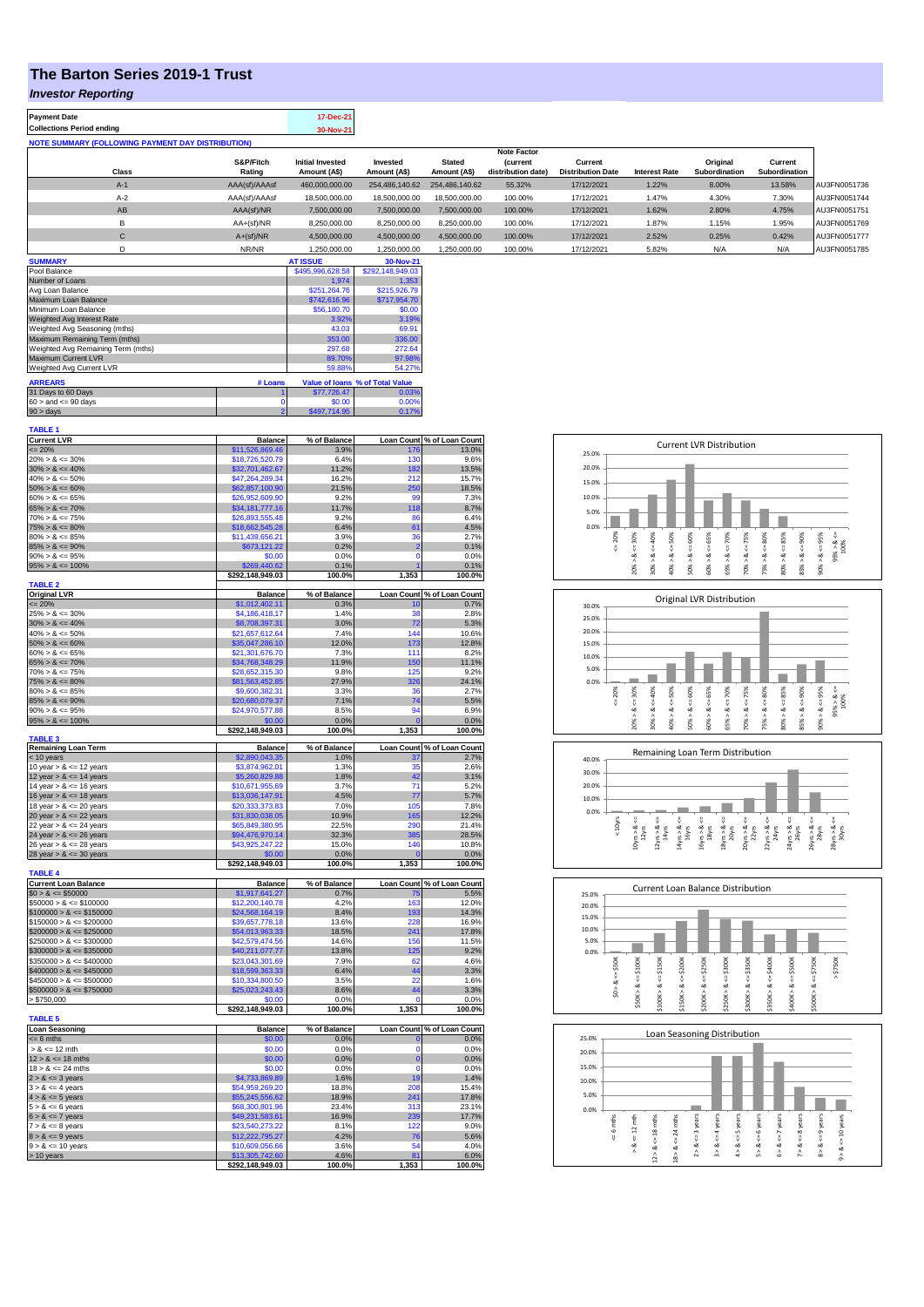## **The Barton Series 2019-1 Trust**

## *Investor Reporting*

| <b>Payment Date</b>                                   |                                    | 17-Dec-21            |                               |                                                                                                                                                                                                                                                                                                                                       |
|-------------------------------------------------------|------------------------------------|----------------------|-------------------------------|---------------------------------------------------------------------------------------------------------------------------------------------------------------------------------------------------------------------------------------------------------------------------------------------------------------------------------------|
| <b>Collections Period ending</b>                      |                                    | 30-Nov-21            |                               |                                                                                                                                                                                                                                                                                                                                       |
| TABLE <sub>6</sub>                                    |                                    |                      |                               |                                                                                                                                                                                                                                                                                                                                       |
| Postcode Concentration (top 10 by value)              | <b>Balance</b>                     | % of Balance         | Loan Count                    | % of Loan Count                                                                                                                                                                                                                                                                                                                       |
| 2615                                                  | \$5,722,563.15                     | 2.0%                 | $\overline{27}$               | 2.0%                                                                                                                                                                                                                                                                                                                                  |
| 2611                                                  | \$5,453,060.37                     | 1.9%                 | 17                            | 1.3%                                                                                                                                                                                                                                                                                                                                  |
| 2914                                                  | \$5,132,973.70                     | 1.8%                 | 18                            | 1.3%                                                                                                                                                                                                                                                                                                                                  |
| 5114                                                  | \$4,691,968.68                     | 1.6%                 | 24                            | 1.8%                                                                                                                                                                                                                                                                                                                                  |
| 2620                                                  | \$4,580,187.64                     | 1.6%                 | 19                            | 1.4%                                                                                                                                                                                                                                                                                                                                  |
| 5162                                                  | \$4,246,202.04                     | 1.5%                 | 26                            | 1.9%                                                                                                                                                                                                                                                                                                                                  |
| 2617<br>5158                                          | \$4,226,478.36<br>\$3,530,974.03   | 1.4%<br>1.2%         | 18<br>19                      | 1.3%<br>1.4%                                                                                                                                                                                                                                                                                                                          |
| 2905                                                  | \$3,354,249.60                     | 1.1%                 | 15                            | 1.1%                                                                                                                                                                                                                                                                                                                                  |
| 5169                                                  | \$3,281,581.29                     | 1.1%                 | 15                            | 1.1%                                                                                                                                                                                                                                                                                                                                  |
|                                                       |                                    |                      |                               |                                                                                                                                                                                                                                                                                                                                       |
| <b>TABLE 7</b>                                        |                                    |                      |                               |                                                                                                                                                                                                                                                                                                                                       |
| <b>Geographic Distribution</b>                        | <b>Balance</b>                     | % of Balance         |                               | Loan Count % of Loan Count                                                                                                                                                                                                                                                                                                            |
| <b>Australian Capital Territory</b>                   | \$50,547,615.43                    | 17.3%                | 216                           | 16.0%                                                                                                                                                                                                                                                                                                                                 |
| New South Wales                                       | \$39,045,070.02                    | 13.4%                | 174                           | 12.9%                                                                                                                                                                                                                                                                                                                                 |
| Northern Territory                                    | \$985,210.30                       | 0.3%                 | 3                             | 0.2%                                                                                                                                                                                                                                                                                                                                  |
| Queensland                                            | \$3,279,767.35                     | 1.1%                 | 13                            | 1.0%                                                                                                                                                                                                                                                                                                                                  |
| South Australia                                       | \$129,556,840.39                   | 44.3%                | 680                           | 50.3%                                                                                                                                                                                                                                                                                                                                 |
| Tasmania                                              | \$596,092.97                       | 0.2%                 | 3                             | 0.2%                                                                                                                                                                                                                                                                                                                                  |
| Victoria                                              | \$12,161,156.44                    | 4.2%                 | 42                            | 3.1%                                                                                                                                                                                                                                                                                                                                  |
| Western Australia                                     | \$55,977,196.13                    | 19.2%                |                               | 16.4%                                                                                                                                                                                                                                                                                                                                 |
|                                                       | \$292,148,949.03                   | 100.0%               | 1,353                         | 100.0%                                                                                                                                                                                                                                                                                                                                |
| <b>TARIFR</b>                                         |                                    |                      |                               |                                                                                                                                                                                                                                                                                                                                       |
| Metro/Non-Metro/Inner-City                            | <b>Balance</b>                     | % of Balance         |                               | Loan Count % of Loan Count                                                                                                                                                                                                                                                                                                            |
| Metro                                                 | \$230,441,891.40                   | 78.9%                | 1050                          | 77.6%<br>21.4%                                                                                                                                                                                                                                                                                                                        |
| Non-metro                                             | \$58,631,558.05                    | 20.1%                | 290                           |                                                                                                                                                                                                                                                                                                                                       |
| Inner city                                            | \$3,075,499.58<br>\$292,148,949.03 | 1.1%<br>100.0%       | 1,353                         | 1.0%<br>100.0%                                                                                                                                                                                                                                                                                                                        |
| <b>TABLE 9</b>                                        |                                    |                      |                               |                                                                                                                                                                                                                                                                                                                                       |
| <b>Property Type</b>                                  | <b>Balance</b>                     | % of Balance         |                               | Loan Count % of Loan Count                                                                                                                                                                                                                                                                                                            |
| <b>Residential House</b>                              | 266,911,336.97                     | 91.4%                | 1225                          | 90.5%                                                                                                                                                                                                                                                                                                                                 |
| <b>Residential Unit</b>                               | \$22,619,573.18                    | 7.7%                 | 115                           | 8.5%                                                                                                                                                                                                                                                                                                                                  |
| Rural                                                 | \$0.00                             | 0.0%                 | $\mathbf 0$                   | 0.0%                                                                                                                                                                                                                                                                                                                                  |
| Semi-Rural                                            | \$0.00                             | 0.0%                 | $\Omega$                      | 0.0%                                                                                                                                                                                                                                                                                                                                  |
| <b>High Density</b>                                   | \$2,618,038.88                     | 0.9%                 | 13                            | 1.0%                                                                                                                                                                                                                                                                                                                                  |
|                                                       | \$292,148,949.03                   | 100.0%               | 1,353                         | 100.0%                                                                                                                                                                                                                                                                                                                                |
| <b>TABLE 10</b>                                       |                                    |                      |                               |                                                                                                                                                                                                                                                                                                                                       |
|                                                       |                                    |                      |                               |                                                                                                                                                                                                                                                                                                                                       |
| <b>Occupancy Type</b>                                 | <b>Balance</b>                     | % of Balance         | <b>Loan Count</b>             |                                                                                                                                                                                                                                                                                                                                       |
| Owner Occupied                                        | \$259,346,241.50                   | 88.8%                | 1182                          |                                                                                                                                                                                                                                                                                                                                       |
| Investment                                            | 32 802 707                         | 11.2%                | 171                           |                                                                                                                                                                                                                                                                                                                                       |
|                                                       | \$292,148,949.03                   | 100.0%               | 1,353                         |                                                                                                                                                                                                                                                                                                                                       |
| <b>TABLE 11</b>                                       |                                    |                      |                               |                                                                                                                                                                                                                                                                                                                                       |
| <b>Employment Type Distribution</b><br>Contractor     | <b>Balance</b><br>\$3,521,388.71   | % of Balance<br>1.2% | Loan Count<br>15              |                                                                                                                                                                                                                                                                                                                                       |
| Pay-as-you-earn employee (casual)                     | \$10,165,890.59                    | 3.5%                 | 53                            |                                                                                                                                                                                                                                                                                                                                       |
|                                                       | \$212,455,311.36                   | 72.7%                | 953                           |                                                                                                                                                                                                                                                                                                                                       |
| Pay-as-you-earn employee (full time)                  |                                    | 9.3%                 | 134                           |                                                                                                                                                                                                                                                                                                                                       |
| Pay-as-you-earn employee (part time)<br>Self employed | \$27,203,998.48<br>\$22,694,880.71 | 7.8%                 | 98                            |                                                                                                                                                                                                                                                                                                                                       |
| No data                                               | \$16,107,479.18                    | 5.5%                 | 100                           |                                                                                                                                                                                                                                                                                                                                       |
| Director                                              | \$0.00                             | 0.0%                 |                               |                                                                                                                                                                                                                                                                                                                                       |
|                                                       | \$292,148,949.03                   | 100.0%               | 1,353                         |                                                                                                                                                                                                                                                                                                                                       |
| TABLE 12                                              |                                    |                      |                               |                                                                                                                                                                                                                                                                                                                                       |
| <b>LMI Provider</b>                                   | <b>Balance</b>                     | % of Balance         |                               |                                                                                                                                                                                                                                                                                                                                       |
| QBE                                                   | \$271,000,440.10                   | 92.8%                | 1272                          |                                                                                                                                                                                                                                                                                                                                       |
| Genworth                                              | \$21.148.508.93                    | 7.2%                 | 81                            |                                                                                                                                                                                                                                                                                                                                       |
|                                                       | \$292,148,949.03                   | 100.0%               | 1.353                         |                                                                                                                                                                                                                                                                                                                                       |
| <b>TABLE 13</b>                                       |                                    |                      |                               |                                                                                                                                                                                                                                                                                                                                       |
| <b>Arrears</b>                                        | <b>Balance</b>                     | % of Balance         |                               |                                                                                                                                                                                                                                                                                                                                       |
| <= 0 days                                             | \$288,168,890.59                   | 98.6%                | 1332                          |                                                                                                                                                                                                                                                                                                                                       |
| $0 >$ and $\leq$ 30 days                              | \$3,404,617.02                     | 1.2%                 | 18                            |                                                                                                                                                                                                                                                                                                                                       |
| $30 >$ and $\leq 60$ days                             | \$77,726.47<br>\$0.00              | 0.0%                 | 1<br>$\mathbf 0$              |                                                                                                                                                                                                                                                                                                                                       |
| $60 >$ and $\leq 90$ days                             |                                    | 0.0%                 |                               |                                                                                                                                                                                                                                                                                                                                       |
| 90 > days                                             | \$497,714.95<br>\$292,148,949.03   | 0.2%<br>100.0%       | 1,353                         |                                                                                                                                                                                                                                                                                                                                       |
| TABLE 14                                              |                                    |                      |                               |                                                                                                                                                                                                                                                                                                                                       |
| <b>Interest Rate Type</b>                             | <b>Balance</b>                     | % of Balance         |                               |                                                                                                                                                                                                                                                                                                                                       |
| Variable                                              | \$218,782,513.05                   | 74.9%                | 1041                          |                                                                                                                                                                                                                                                                                                                                       |
| Fixed                                                 | \$73.366.435.98                    | 25.1%                | 312                           |                                                                                                                                                                                                                                                                                                                                       |
|                                                       | \$292,148,949.03                   | 100.0%               | 1,353                         |                                                                                                                                                                                                                                                                                                                                       |
| <b>TABLE 15</b>                                       |                                    |                      |                               |                                                                                                                                                                                                                                                                                                                                       |
| <b>Weighted Ave Interest Rate</b>                     | <b>Balance</b>                     | <b>Loan Count</b>    |                               |                                                                                                                                                                                                                                                                                                                                       |
| <b>Fixed Interest Rate</b>                            | 2.87%                              | 312                  |                               |                                                                                                                                                                                                                                                                                                                                       |
|                                                       |                                    |                      |                               |                                                                                                                                                                                                                                                                                                                                       |
| TABLE 16                                              |                                    |                      |                               |                                                                                                                                                                                                                                                                                                                                       |
| <b>COVID-19 Impacted Loan</b>                         | Impacted (#)                       | Impacted (%)         | Impacted (\$)<br>\$539,194.53 | % of Loan Count<br>87.4%<br>12.6%<br>100.0%<br>% of Loan Count<br>1.1%<br>3.9%<br>70.4%<br>9.9%<br>7.2%<br>7.4%<br>0.0%<br>100.0%<br>Loan Count % of Loan Count<br>94.0%<br>6.0%<br>100.0%<br>Loan Count % of Loan Count<br>98.4%<br>1.3%<br>0.1%<br>0.0%<br>0.1%<br>100.0%<br>Loan Count % of Loan Count<br>76.9%<br>23.1%<br>100.0% |
|                                                       |                                    | 0.07%                |                               |                                                                                                                                                                                                                                                                                                                                       |
| <b>TABLE 17</b>                                       |                                    |                      |                               |                                                                                                                                                                                                                                                                                                                                       |

| Foreclosure, Claims and Losses (cumulative) | <b>Balance</b> | <b>Loan Count</b> |
|---------------------------------------------|----------------|-------------------|
| Properties foreclosed                       | \$228,274,33   |                   |
| Claims submitted to mortgage insurers       | \$0.00         |                   |
| Claims paid by mortgage insurers            | \$0.00         |                   |
| loss covered by excess spread               | \$0.00         |                   |
| Amount charged off                          | \$0.00         |                   |

Please note: Stratified data excludes loans where the collateral has been sold and there is an LMI claim pending.